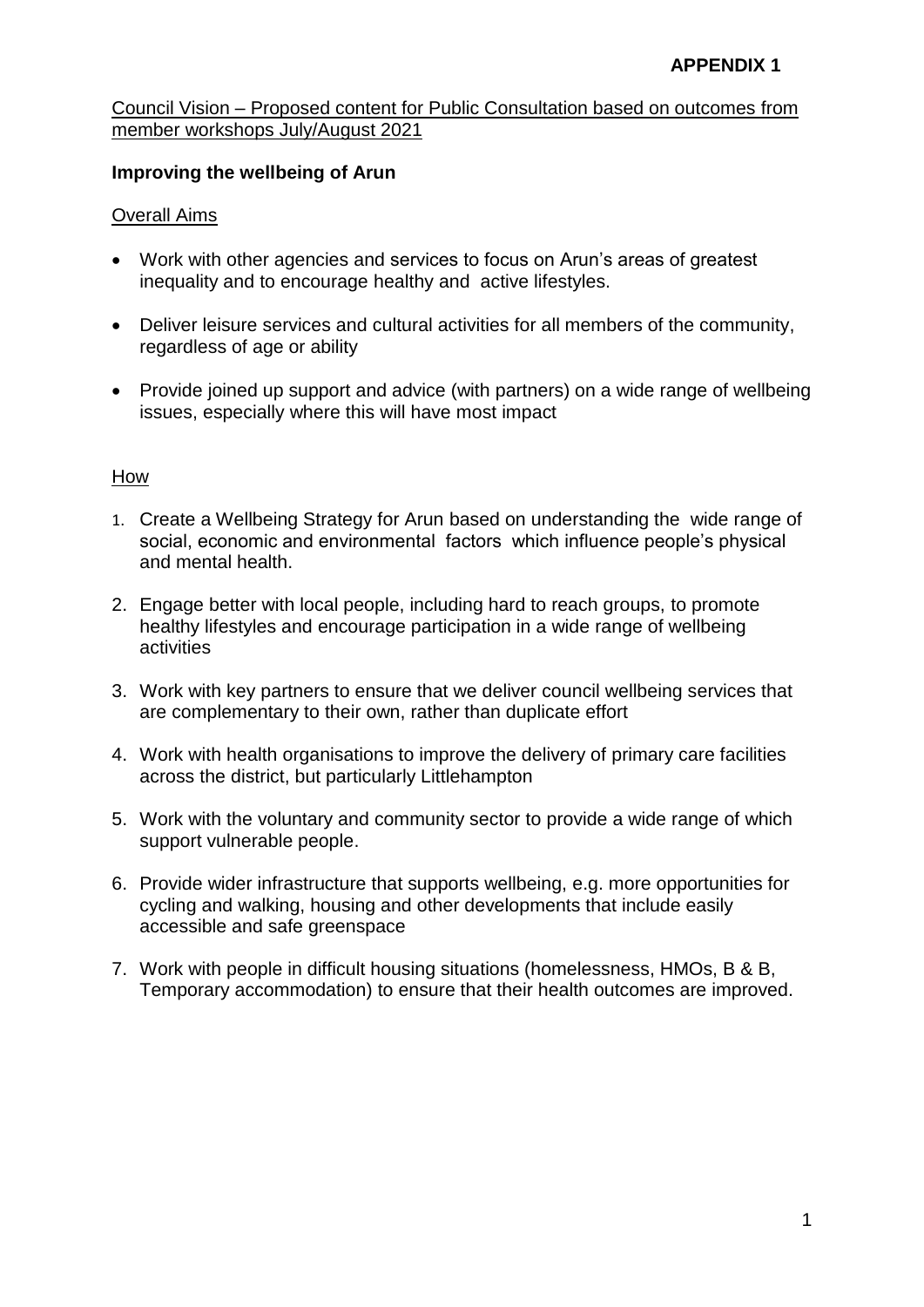# **Delivering the right Homes in the right places**

### Overall Aims

- Provide a mixed housing economy within the District for all, regardless of age or circumstances, where different types of homes are available, and people can choose to rent or buy.
- Support those in our community that most need help, providing a safety net where necessary and working with people and organisations to meet different needs.
- Provide homes that are energy efficient and affordable to run

- 1. Recognise the requirements of those who have particular and sometimes complex needs and support them in finding the right accommodation.
- 2. Invest in more affordable housing, using the Council's own resources and commercial expertise
- 3. Work to ensure that our social housing is energy efficient
- 4. Use our expertise to influence the local housing market, working with the right partners from all sectors, to develop the housing and infrastructure that we need.
- 5. Use the planning system to create great new places and improve our existing places, where new homes meet the needs of current and future generations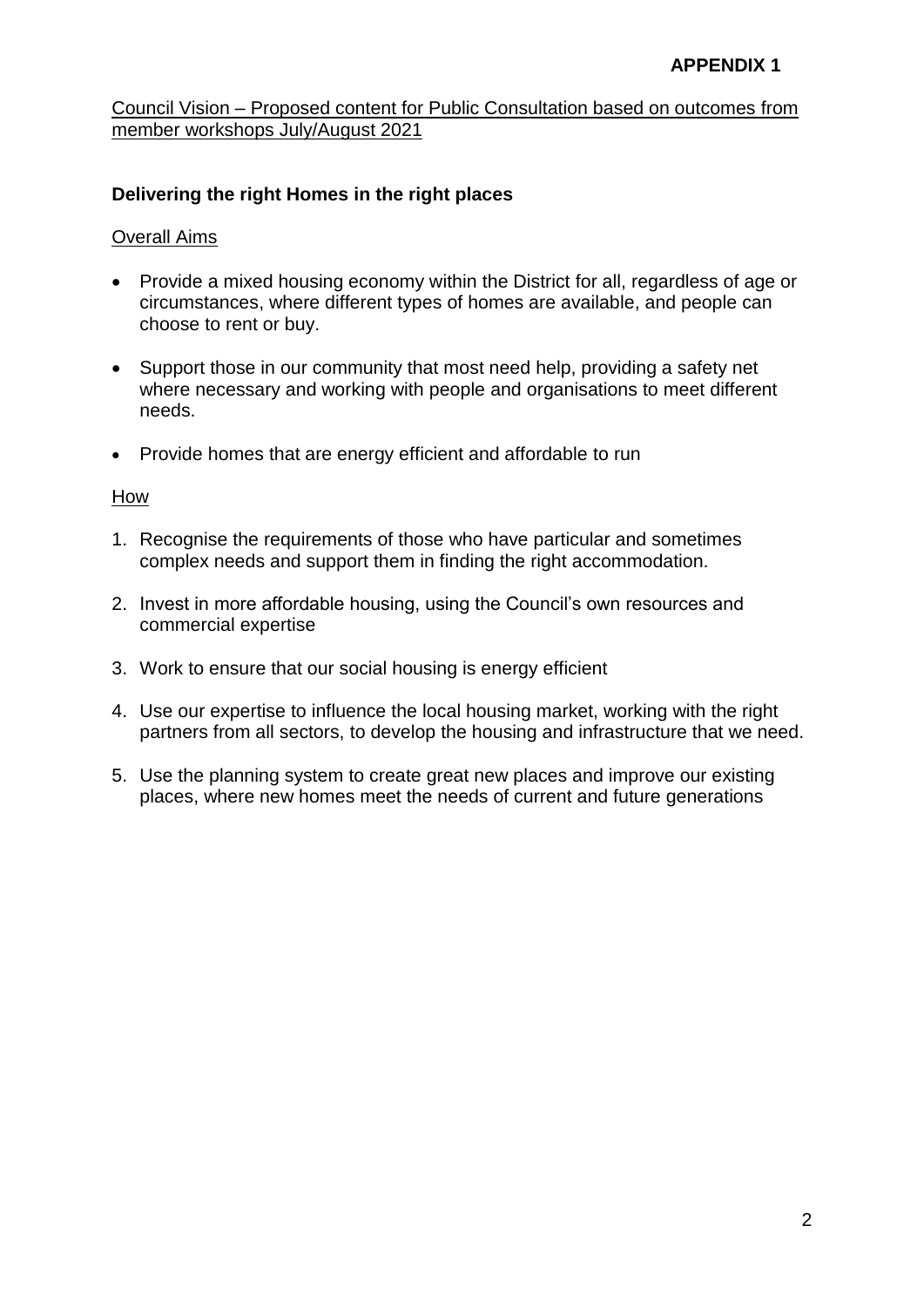### **Supporting our environment to support us**

### Overall Aims:

- Any money spent on saving the environment must be seen as a future investment, rather than just a cost on the Council's balance sheet. The Council will therefore aim to build sustainability into all housing developments, infrastructure and economy, encouraging businesses to share their ideas and work together towards a greener future for everybody
- Arun District Council will set achievable but challenging targets for itself, aiming to be carbon-neutral in a timescale based on its new Climate Change and Biodiversity Strategies
- Protect and enhance our natural environment making them accessible for all
- Make walking, cycling and travel by public transport easy, convenient and pleasant and a fundamental part of our placemaking

- 1. Develop Climate Change and Biodiversity Strategies for ADC and the Arun District, including setting net zero-carbon targets
- 2. Maximise the use of green energy for Council owned and community buildings and encourage alternative energy generation scheme(s)
- 3. Engage and incentivise businesses to get them to commit to individual and collaborative working practices which minimise their impact on the environment
- 4. Provide support and information to local residents and businesses to make them aware of and help them take full advantage of government/regional/other funding
- 5. Increase and improve our recycling by educating and working with residents, businesses and visitors
- 6. Encourage all council services to have climate change and biodiversity as a consideration in everything they do
- 7. Support the Sussex Bay initiative to improve the biodiversity and carbon footprints of the district.